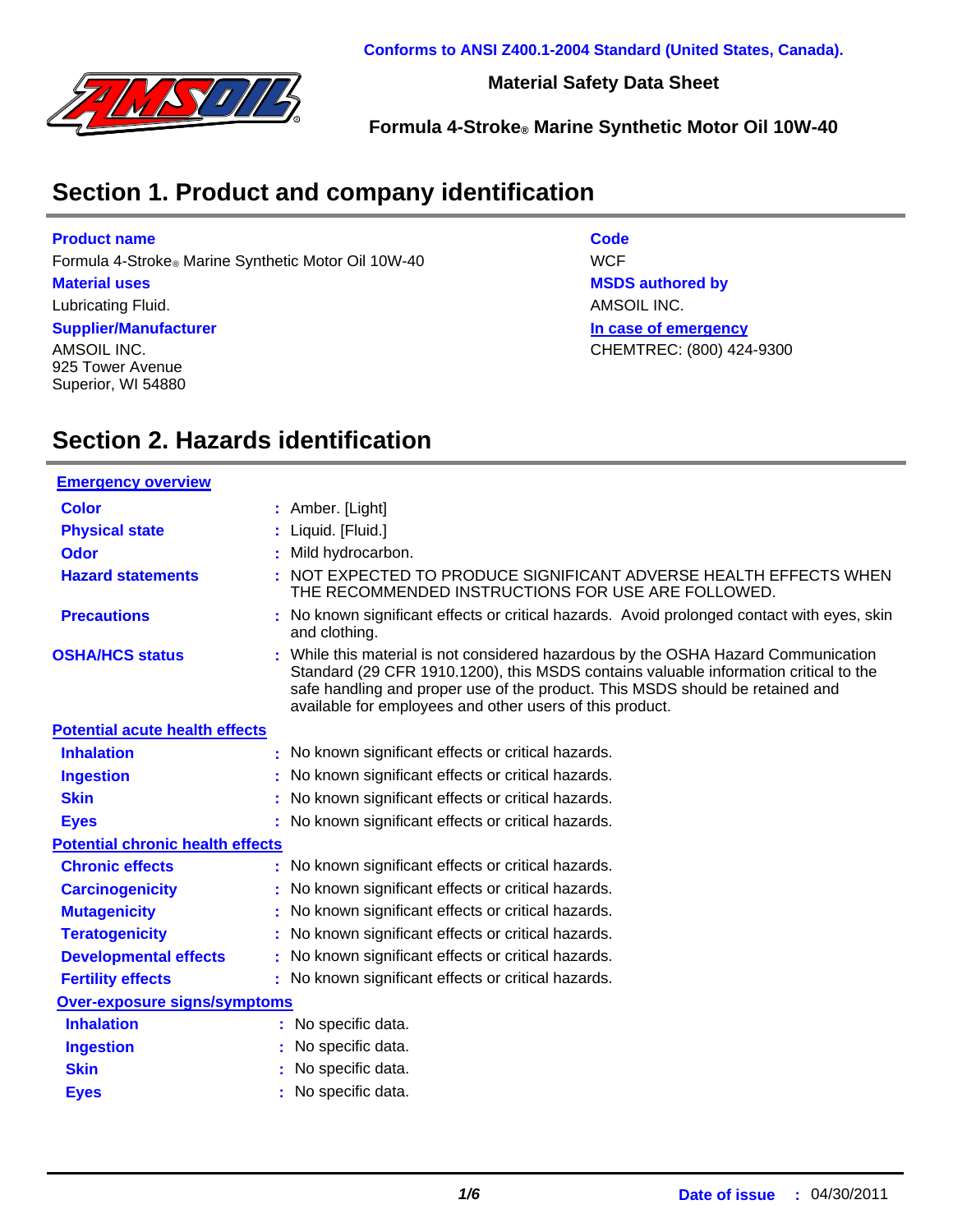```
See toxicological information (Section 11)
Medical conditions
aggravated by over-
exposure
                               : None known.
```
# **Section 3. Composition/information on ingredients**

**There are no ingredients present which, within the current knowledge of the supplier and in the concentrations applicable, are classified as hazardous to health or the environment and hence require reporting in this section.**

### **Section 4. First aid measures**

| <b>Eye contact</b>        | : Immediately flush eyes with plenty of water for at least 20 minutes, occasionally lifting<br>the upper and lower eyelids. Get medical attention if symptoms occur.                                     |
|---------------------------|----------------------------------------------------------------------------------------------------------------------------------------------------------------------------------------------------------|
| <b>Skin contact</b>       | : After contact with skin, wash immediately with plenty of soap and water. Get medical<br>attention if symptoms occur.                                                                                   |
| <b>Inhalation</b>         | : Move exposed person to fresh air. Get medical attention if symptoms occur.                                                                                                                             |
| <b>Ingestion</b>          | : Wash out mouth with water. Do not induce vomiting unless directed to do so by medical<br>personnel. Never give anything by mouth to an unconscious person. Get medical<br>attention if symptoms occur. |
| <b>Notes to physician</b> | : No specific treatment. Treat symptomatically. Contact poison treatment specialist<br>immediately if large quantities have been ingested or inhaled.                                                    |

### **Section 5. Fire-fighting measures**

| <b>Flammability of the product</b>                       | : No specific fire or explosion hazard.                         |
|----------------------------------------------------------|-----------------------------------------------------------------|
| <b>Extinguishing media</b>                               |                                                                 |
| <b>Suitable</b>                                          | : Use an extinguishing agent suitable for the surrounding fire. |
| <b>Not suitable</b>                                      | : None known.                                                   |
| <b>Hazardous decomposition</b><br>products               | : No specific data.                                             |
| <b>Special protective</b><br>equipment for fire-fighters | : No special protection is required.                            |

### **Section 6. Accidental release measures**

| <b>Personal precautions</b><br><b>Environmental precautions</b> | : Put on appropriate personal protective equipment (see Section 8).<br>: Avoid dispersal of spilled material and runoff and contact with soil, waterways, drains<br>and sewers. Inform the relevant authorities if the product has caused environmental<br>pollution (sewers, waterways, soil or air). |
|-----------------------------------------------------------------|--------------------------------------------------------------------------------------------------------------------------------------------------------------------------------------------------------------------------------------------------------------------------------------------------------|
| <b>Methods for cleaning up</b>                                  |                                                                                                                                                                                                                                                                                                        |
| <b>Small spill</b>                                              | : Absorb with an inert dry material and place in an appropriate waste disposal container.<br>Dispose of via a licensed waste disposal contractor.                                                                                                                                                      |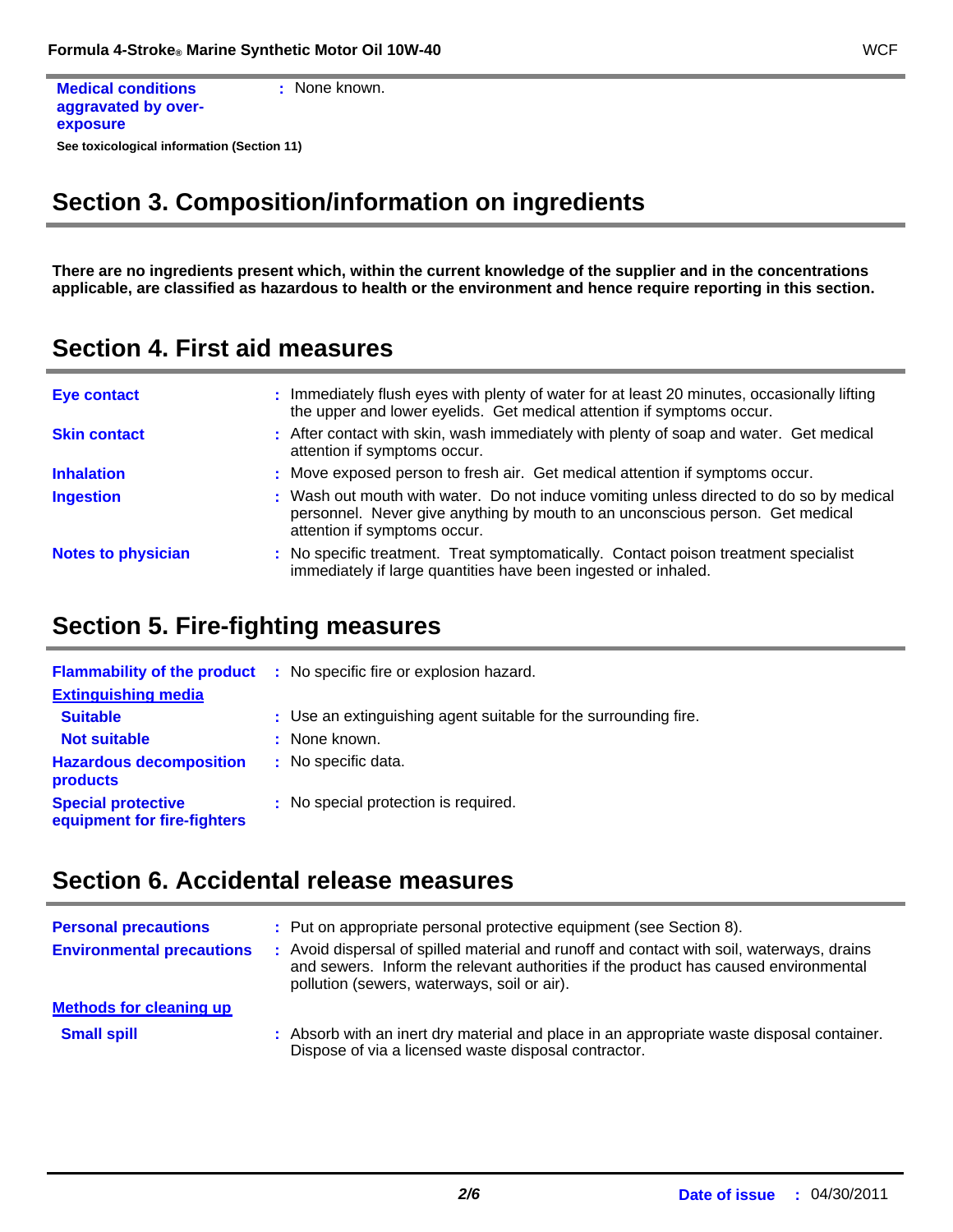| <b>Large spill</b> | : Prevent entry into sewers, water courses, basements or confined areas. Wash spillages<br>into an effluent treatment plant or proceed as follows. Contain and collect spillage with<br>non-combustible, absorbent material e.g. sand, earth, vermiculite or diatomaceous earth<br>and place in container for disposal according to local regulations (see section 13).<br>Dispose of via a licensed waste disposal contractor. Note: see section 1 for emergency |
|--------------------|-------------------------------------------------------------------------------------------------------------------------------------------------------------------------------------------------------------------------------------------------------------------------------------------------------------------------------------------------------------------------------------------------------------------------------------------------------------------|
|                    | contact information and section 13 for waste disposal.                                                                                                                                                                                                                                                                                                                                                                                                            |

# **Section 7. Handling and storage**

| <b>Handling</b> | : Put on appropriate personal protective equipment. Avoid contact with used product.<br>Eating, drinking and smoking should be prohibited in areas where this material is<br>handled, stored and processed. Workers should wash hands and face before eating,<br>drinking and smoking. Avoid contact with eyes, skin and clothing. Empty containers<br>retain product residue and can be hazardous. Do not reuse container.                                                                  |
|-----------------|----------------------------------------------------------------------------------------------------------------------------------------------------------------------------------------------------------------------------------------------------------------------------------------------------------------------------------------------------------------------------------------------------------------------------------------------------------------------------------------------|
| <b>Storage</b>  | : Store in accordance with local regulations. Store in original container protected from<br>direct sunlight in a dry, cool and well-ventilated area, away from incompatible materials<br>and food and drink. Keep container tightly closed and sealed until ready for use.<br>Containers that have been opened must be carefully resealed and kept upright to<br>prevent leakage. Do not store in unlabeled containers. Use appropriate containment to<br>avoid environmental contamination. |

# **Section 8. Exposure controls/personal protection**

**Under conditions which may generate mists, the following exposure limits are recommended: ACGIH TLV TWA: 5 mg/m³ ; STEL: 10 mg/m³.**

**Consult local authorities for acceptable exposure limits.**

| <b>Recommended monitoring</b><br>procedures | : Personal, workplace atmosphere or biological monitoring may be required to determine<br>the effectiveness of the ventilation or other control measures and/or the necessity to use<br>respiratory protective equipment. |
|---------------------------------------------|---------------------------------------------------------------------------------------------------------------------------------------------------------------------------------------------------------------------------|
| <b>Engineering measures</b>                 | : No special ventilation requirements. Good general ventilation should be sufficient to<br>control worker exposure to airborne contaminants.                                                                              |
| <b>Hygiene measures</b>                     | : Wash hands, forearms and face thoroughly after handling chemical products, before<br>eating, smoking and using the lavatory and at the end of the working period.                                                       |
| <b>Respiratory</b>                          | : Not required under normal conditions of use. Respirator selection must be based on<br>known or anticipated exposure levels, the hazards of the product and the safe working<br>limits of the selected respirator.       |
| <b>Hands</b>                                | : Not required under normal conditions of use. Use gloves appropriate for work or task<br>being performed.                                                                                                                |
| <b>Eyes</b>                                 | : Not required under normal conditions of use. Safety eyewear should be used when<br>there is a likelihood of exposure. Recommended: Safety glasses with side shields.                                                    |
| <b>Skin</b>                                 | : No special protective clothing is required.                                                                                                                                                                             |
| <b>Environmental exposure</b><br>controls   | : Emissions from ventilation or work process equipment should be checked to ensure they<br>comply with the requirements of environmental protection legislation.                                                          |

### **Section 9. Physical and chemical properties**

| <b>Physical state</b> | Liquid. [Fluid.]                                              | Odor                                | : Mild hydrocarbon. |
|-----------------------|---------------------------------------------------------------|-------------------------------------|---------------------|
| <b>Color</b>          | : Amber. [Light]                                              | рH                                  | : Not available.    |
| <b>Flash point</b>    | : Open cup: $234^{\circ}$ C (453.2 $^{\circ}$ F) [Cleveland.] | <b>Auto-ignition</b><br>temperature | : Not available.    |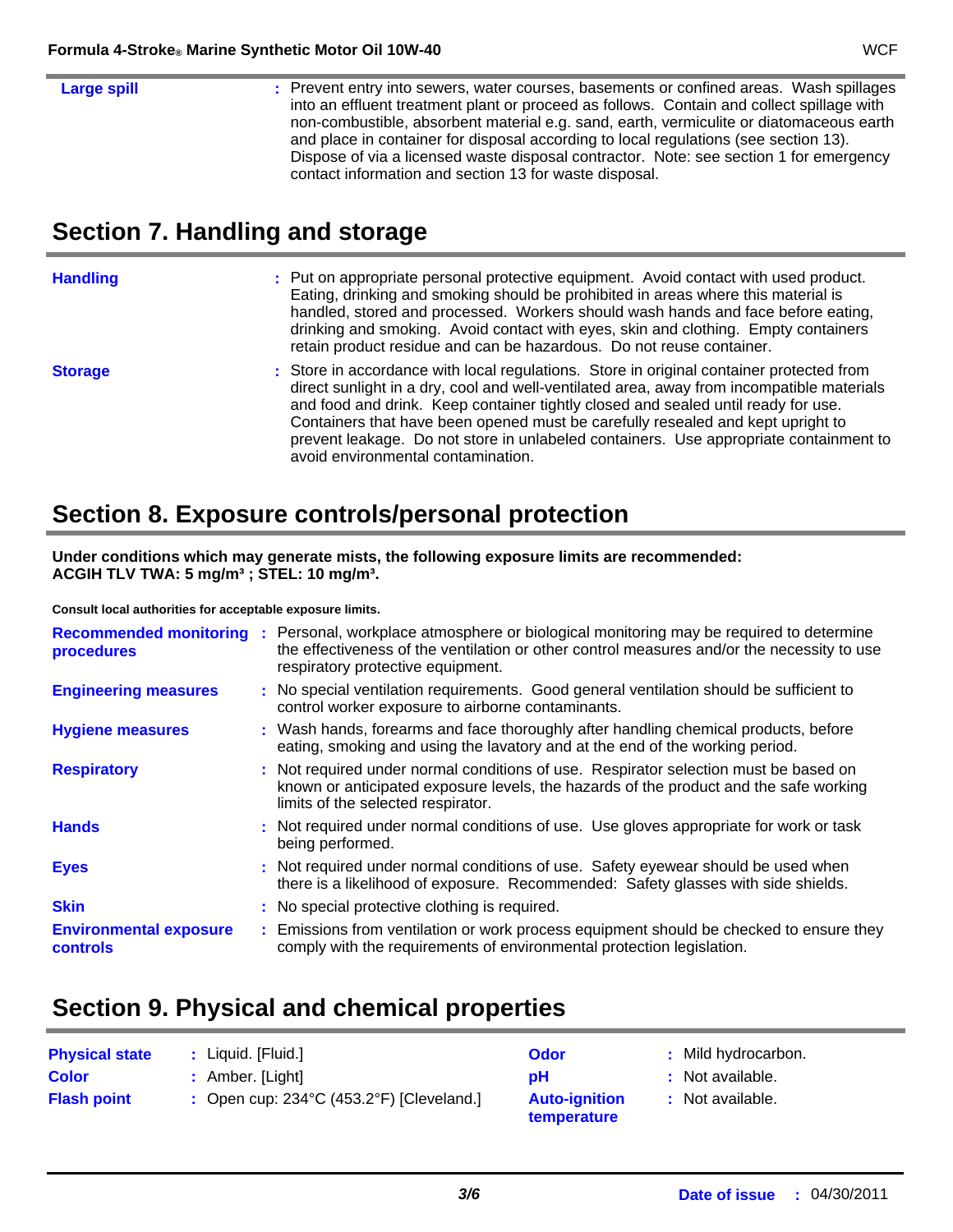| <b>Flammable limits : Not available.</b> |                                                                          | <b>Melting point/</b><br><b>Pour point</b> | $: 46^{\circ}$ C (-50.8 $^{\circ}$ F) |
|------------------------------------------|--------------------------------------------------------------------------|--------------------------------------------|---------------------------------------|
| <b>Boiling point</b>                     | : Not available.                                                         | <b>Vapor pressure</b>                      | : Not available.                      |
| <b>Relative density</b>                  | : 0.8581                                                                 | <b>Vapor density</b>                       | : Not available.                      |
| <b>Volatility</b>                        | : Not available.                                                         | <b>Evaporation rate</b>                    | : Not available.                      |
| <b>Viscosity</b>                         | : Kinematic: $0.141 \text{ cm}^2/\text{s}$ (14.1 cSt) (100 $^{\circ}$ C) | <b>Solubility</b>                          | : Not available.                      |

# **Section 10. Stability and reactivity**

Kinematic:  $0.938 \text{ cm}^2/\text{s}$  (93.8 cSt) (40°C)

| <b>Chemical stability</b>                    | : The product is stable.                                                                                  |
|----------------------------------------------|-----------------------------------------------------------------------------------------------------------|
| <b>Conditions to avoid</b>                   | : No specific data.                                                                                       |
| <b>Materials to avoid</b>                    | : Reactive or incompatible with the following materials: oxidizing materials.                             |
| <b>Hazardous decomposition</b><br>products   | : Under normal conditions of storage and use, hazardous decomposition products should<br>not be produced. |
| <b>Possibility of hazardous</b><br>reactions | : Under normal conditions of storage and use, hazardous reactions will not occur.                         |
| <b>Hazardous polymerization</b>              | : Under normal conditions of storage and use, hazardous polymerization will not occur.                    |

### **Section 11. Toxicological information**

**Acute toxicity Chronic toxicity :** No specific data. **:** No specific data.

## **Section 12. Ecological information**

**Environmental effects :** Not established

## **Section 13. Disposal considerations**

#### **Waste disposal**

The generation of waste should be avoided or minimized wherever possible. Avoid **:** dispersal of spilled material and runoff and contact with soil, waterways, drains and sewers. Empty containers or liners may retain some product residues. Dispose of surplus and non-recyclable products via a licensed waste disposal contractor.

**Disposal should be in accordance with applicable regional, national and local laws and regulations.**

**Refer to Section 7: HANDLING AND STORAGE and Section 8: EXPOSURE CONTROLS/PERSONAL PROTECTION for additional handling information and protection of employees.**

# **Section 14. Transport information**

**DOT/TDG/IMDG/IATA :** Not regulated.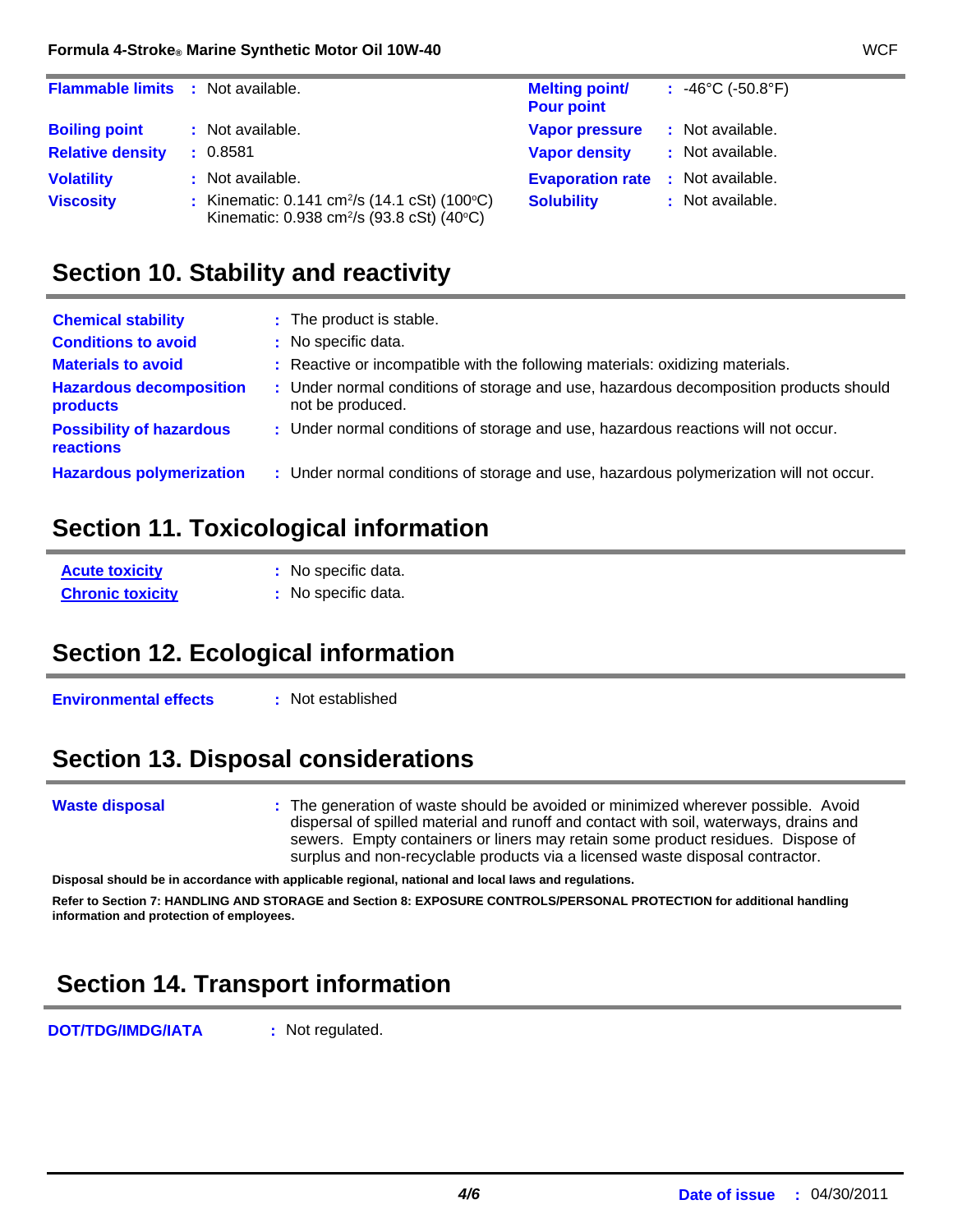# **Section 15. Regulatory information**

| <b>United States</b>                                  |                                                                                                                                                                                                                                                                                                                                                                                                                                                         |
|-------------------------------------------------------|---------------------------------------------------------------------------------------------------------------------------------------------------------------------------------------------------------------------------------------------------------------------------------------------------------------------------------------------------------------------------------------------------------------------------------------------------------|
| <b>HCS Classification</b>                             | : Not regulated.                                                                                                                                                                                                                                                                                                                                                                                                                                        |
| <b>U.S. Federal regulations</b>                       | : United States inventory (TSCA 8b): Not determined.                                                                                                                                                                                                                                                                                                                                                                                                    |
|                                                       | SARA 302/304/311/312 extremely hazardous substances: No products were found.<br>SARA 302/304 emergency planning and notification: No products were found.<br>SARA 302/304/311/312 hazardous chemicals: No products were found.<br>SARA 311/312 MSDS distribution - chemical inventory - hazard identification: No<br>products were found.                                                                                                               |
|                                                       | Clean Water Act (CWA) 307: Phosphorodithioic acid, O,O-di-C1-14-alkyl esters, zinc<br>salts                                                                                                                                                                                                                                                                                                                                                             |
|                                                       | Clean Air Act (CAA) 112 accidental release prevention: No products were found.                                                                                                                                                                                                                                                                                                                                                                          |
| <b>State regulations</b>                              |                                                                                                                                                                                                                                                                                                                                                                                                                                                         |
| <b>Massachusetts</b>                                  | : None of the components are listed.                                                                                                                                                                                                                                                                                                                                                                                                                    |
| <b>New York</b>                                       | : None of the components are listed.                                                                                                                                                                                                                                                                                                                                                                                                                    |
| <b>New Jersey</b>                                     | : The following components are listed: Phosphorodithioic acid, O,O-di-C1-14-alkyl esters,<br>zinc salts                                                                                                                                                                                                                                                                                                                                                 |
| <b>Pennsylvania</b>                                   | : The following components are listed: Phosphorodithioic acid, O,O-di-C1-14-alkyl esters,<br>zinc salts                                                                                                                                                                                                                                                                                                                                                 |
| <b>California Prop. 65</b><br>No products were found. |                                                                                                                                                                                                                                                                                                                                                                                                                                                         |
| <b>Canada</b>                                         |                                                                                                                                                                                                                                                                                                                                                                                                                                                         |
| <b>WHMIS (Canada)</b>                                 | : Not controlled under WHMIS (Canada).                                                                                                                                                                                                                                                                                                                                                                                                                  |
| <b>Canadian lists</b>                                 | : CEPA Toxic substances: None of the components are listed.<br>Canadian ARET: None of the components are listed.<br>Canadian NPRI: The following components are listed: Phosphorodithioic acid, O,O-di-<br>C1-14-alkyl esters, zinc salts<br>Alberta Designated Substances: None of the components are listed.<br>Ontario Designated Substances: None of the components are listed.<br>Quebec Designated Substances: None of the components are listed. |
| <b>Canada inventory</b>                               | : Not determined.                                                                                                                                                                                                                                                                                                                                                                                                                                       |
|                                                       | This product has been classified in accordance with the hazard criteria of the Controlled Products Regulations<br>and the MSDS contains all the information required by the Controlled Products Regulations.                                                                                                                                                                                                                                            |
| <b>International regulations</b>                      |                                                                                                                                                                                                                                                                                                                                                                                                                                                         |
| <b>International lists</b>                            | : Australia inventory (AICS): Not determined.<br>China inventory (IECSC): Not determined.<br>Japan inventory: Not determined.<br>Korea inventory: Not determined.<br>New Zealand Inventory of Chemicals (NZIoC): Not determined.                                                                                                                                                                                                                        |

**Philippines inventory (PICCS)**: Not determined.